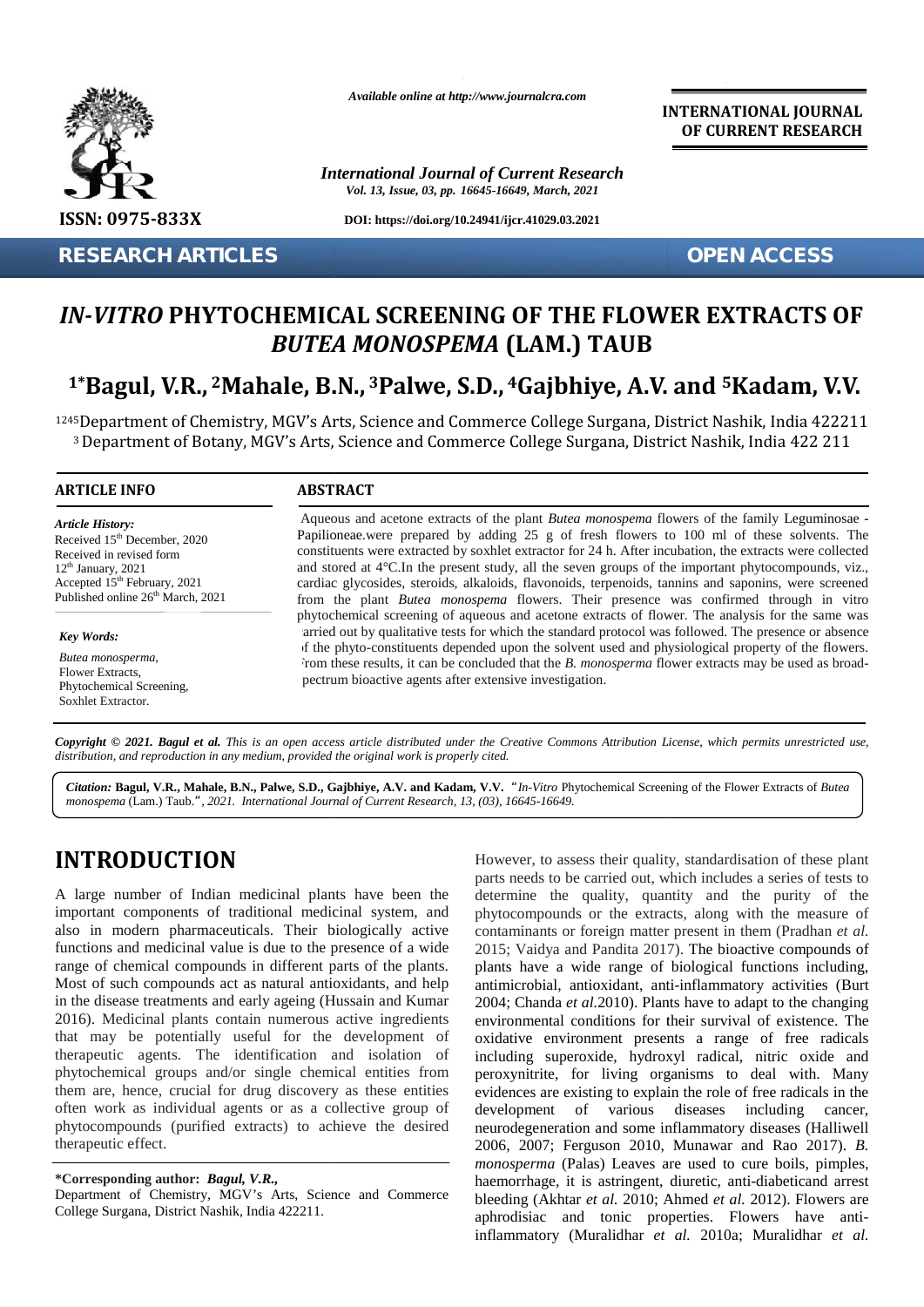2010b) and anti-cancer activity (Lau *et al.* 2010; Rasheed *et al.* 2010). Seed are used for anti-implantation and anti-ovulatory properties. Bark is having anti-microbial properties (Tambekar and Khante 2010), anti-fungal activity (Singh 2011) and used in tumors (Patil *et al.* 2006), bleeding piles, ulcers. Its medicinal properties are enshrined in ancient Indian scriptures with almost each part of the plant namely roots, stem, bark, leaves, flowers, fruits, seeds and gum are used in Ayurvedic and Unani medicine (Mazumder *et al.* 2011, Mishra 2016).

**Plant** *Butea monosperma* **(Lam.) Taub. Botanical Description:** *Butea monosperma* (Palas) is a medium-sized deciduous tree belongs to family Leguminosae- Papilioneae. It is a small to medium-sized, slow-growing, deciduous trees, to10 m high, bole crooked, irregular; bark 5-6 mm thick, grey to greyish-brown; exudation red; branchlets densely tomentose. Leaves trifoliate, alternate; stipules small, lateral, cauducous; rachis 12-20 cm long, stout, pubescent, pulvinate; stipelssubulate; petiolule 5-10 mm long, stout, pubescent; lateral leaflets 8.8-13.7 x 5.5-11 cm, broadly oblong-ovate or suborbicular, base oblique, apex obtuse, terminal leaflet 11-15 x 12.5-15 cm, widely rhomboid, base obtuse, apex emarginate, silky pubescent on both sides when young, glabrous above, silky pubescent beneath when mature, margin entire, coriaceous; lateral nerves 4-8 pairs, pinnate, prominent; intercostae scalariform, prominent. Flowers bisexual, 5 cm long, bright red, in terminal or axillary, densely fascicled, racemes; calyx broadly campanulate, teeth 5, deltoid, short, upper 2 connate, velvety; corolla much exserted; petals 5, standard petal 5 x 2.5 cm, lanceolate, clawed, wings falcate 4.5 x 1.5 cm adnate to keel, keel united 4.5 x 3 cm, curved; stamens  $9 + 1$ ; vexillary stamens free; anthers uniform; ovary 2.5 cm, inferior, 1-celled, ovules2; style long, incurved, beardless; stigma small. Fruit a pod, 12.5-28 cm long, oblong, the base flat, wing-like and indehiscent, the tip splitting round the apical seed; seed obovate, compressed. (India Biodiversity Portal 2021).

**Chemical constituents of** *Butea monosperma***:** Leaves contains alkaloids (Euphane trieterpenoid and pterocrpan), Flowers having (butrin, butein, butin, isobutin, coreoopsin, monospermoside and their isoderivatives and sulphurein, palastrin). Seed contains palasonin, d-mecantharidinproteolytic and lipolyticenymes, -amyrin, -sitosterol and alkaloid monospermine glycerides of stearic, palmitic, linoceric, oleic and linoleic Acids. Bark contains tannins and gum (Butea gum), leucocyanidin, it tetramer, procyanidin, allic acid and mucilaginous material (Dubey *et al.* 2012; Mishra 2016).

**Ayurvedic context of** *Butea monosperma***:** *Butea monosperma* (Palash) has a great impact as a medicinal herb used in Ayurvedic medicine. Its characteristic is well defined in Charaka Samhita, Susruta Samhita, Astanga Sangraha, Astanga Hrdaya Vedas, and Upanisads. In Charaka Samhita, the plant is defined in Mahakasaya. In Susruta Samhita, Palash is considered as Ambasthadi, Nyagrodhadi, Muskakadi and Rodhradi. Similarly, in Astanga Hridaya and Susruta Samhita Palash is also described in Ambasthadi, Muskakadi, Nyagrodhadi Gana and Rodhradi. In Astanga Sangraha, Vagbhata mentioned Palash in Asanadi, Rodhradi, Muskakadi, Ambasthadi and Nyagrodhadi Gana. Palash also has detailed description in Samhita's such as Harita Samhita, Bhela Samhita, Sharangadhar Samhita and Kasyapa Samhita. It is also stated in Cikitsa granthas as Gadanigraha, Bhaishajya Ratnavali, Bhavaprakasha Samhita and Cakradutta. Nighantus

have defined the goodness of Palash in various disease for example the rasa of Palash is useful in kasaya and tikta. According to Bhavaprakash Nighantu the fruit part of the *B. monosperma* is applicable in Krimi, Arsa and Vatakaphaja rogas (Tiwari *et al.* 2019)

**Flowers of** *Butea monosperma***:** Flowers are astringent, sweet, cooling, constipating, aphrodisiac, haemostatic, diuretic, febrifuge, depurative and tonic. They are useful in diarrhea, haemorrhoids, menorrhagia, fever, leprosy, skin diseases, swelling, hyperdipsia, haemoptysis, arthritis, burning sensation and bone fracture. The Chemical constituents of flower is flavonoid glycosides like butrin, isobutrin, monospermoside, isomonospermoside, coreopsin, isocoreopsin and sulphurein. With increasing demand for safer drugs attention has been drawn to the quality, safety, efficacy and standards of the Ayurvedic drugs (Gavit *et al.* 2015). Hence, there is a need for standardization and development of reliable quality protocols for Ayurvedic drugs using modern techniques of analysis. Keeping this in view, present study was carried out to evaluate *In-vitro* phytochemical screening of the flower extracts of *Butea monospema* (Lam.) Taub.

# **MATERIALS AND METHODS**

**Collection and authentication of plant material:** The flowers of *Butea monosperma* were collected in the month of March 2020 from six different locations in Surgana Tehsil of Nashik District, Maharashtra India. These plants were taxonomically identified, authenticated and the voucher specimen has been deposited in the herbarium section, Department of Botany, MGV's ASC College Surgana, District Nashik, (MH).

**Processing of Plant Materials:** The plant Materials were cleaned and fresh plant material (whole flower) were taken. The samples were kept in a sterile vessel with suitable marking until needed for further analysis.

**Preparation of flower Extract:** Solvent extraction of crude whole flower extract was made ready by Soxhlet extraction techniques. About 20 gm of fresh plant material was equally packed into a thimble and extracted with 250 ml of two solvents one by one. Solvents used were acetone and distilled water as per polarity. The process of extraction continues for 24 hours or till the solvent in siphon tube of an extractor emerge as colorless. After that the extract was taken in a beaker and kept on hot plate and heated at 30-40ºC till all the solvent got evaporated. Dried extract was kept in refrigerator at 4ºC for their further use in phytochemical evaluation (Hait *et al.* 2019).

*In-Vitro* **phytochemical screening:** The extract was tested for the presence of bioactive compounds by using following standard methods (Harborne 1973; Trease and Evans 1989; Sofowra 1993; Kokate 1994; Mishra *et al.* 2011).

**Test for Amino Acids:** 2 ml of solvent extract was mixed with 2ml ninhydrin reagent and kept in hot water bath for 20 minutes. Appearance of purple color indicated the presence of amino acids in the sample.

**Test for Carbohydrates:** 2 ml of methanolic extract was mixed with 2 drops of Molisch's reagent and shake well. Add 2 ml of concentrated sulphuric acid in the sides of the test tube.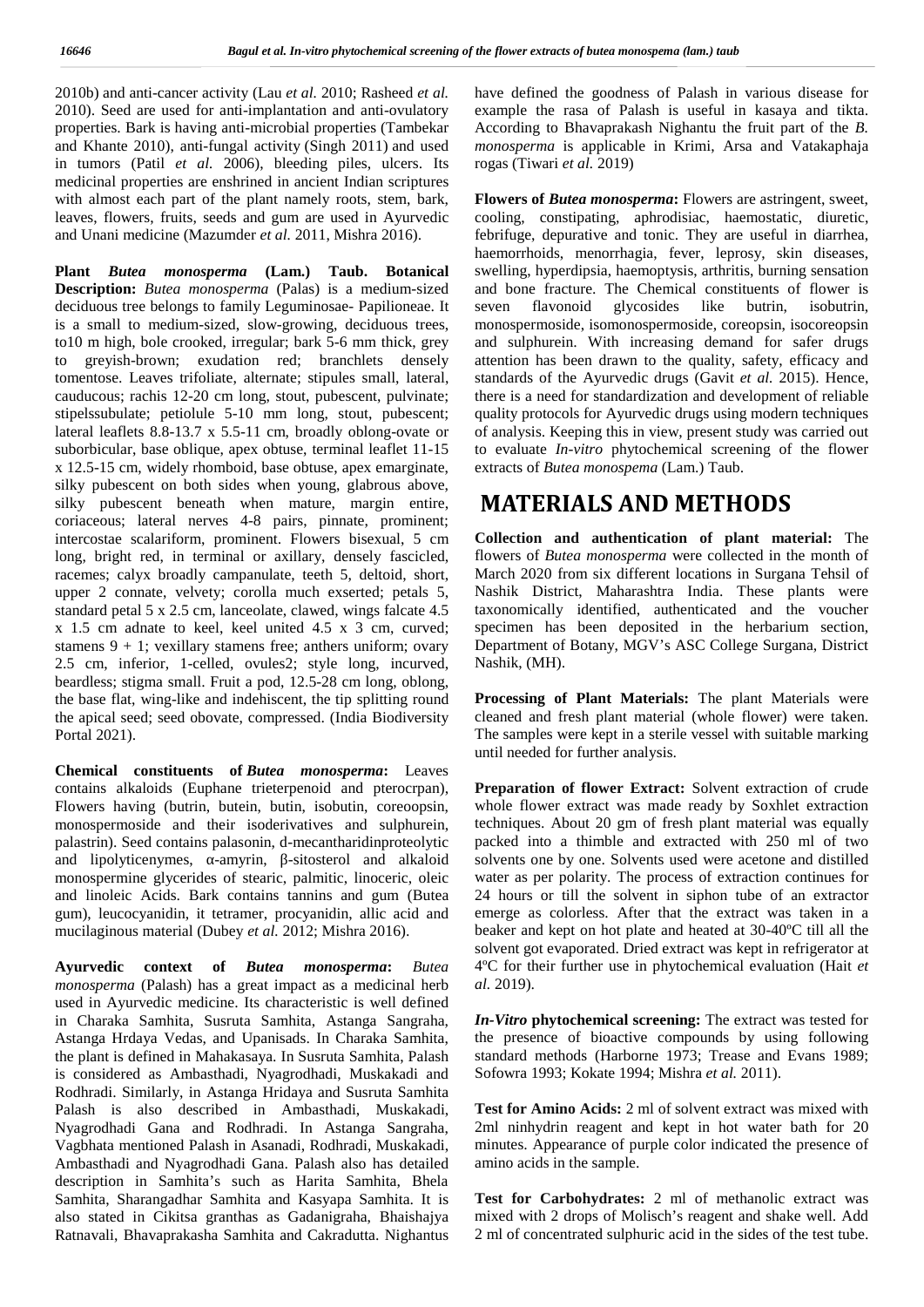A reddish violet color ring appeared at the junction of the two layers immediately indicated the presence of carbohydrates in the sample.

**Test for Alkaloids:** 1 ml extract was mixed with 1% HCl and 6 drops of Mayer's reagent and Dragendorf's reagent. A turbidity or precipitation indicated the presence of alkaloids in the sample.

**Test for Steroids:** 2 ml of acetic anhydride was mixed with 0.5 ml solvent extract and further added with 2 ml concentrated sulfuric acid. The color change from violet to blue or green indicates the presence of steroids.

**Test for Cardiac Glycosides:** 5 ml of solvent extract was mixed with 2 ml of glacial acetic acid containing one drop of ferric chloride solution already. This solution is further under layered with 1ml conc.  $H_2SO_4$ . A brown ring on the interface indicated a deoxy sugar characteristic of cardenolides. A violet ring might appear below the brown ring whereas the acetic acid layer, a greenish ring might form just gradually throughout thin layer.

**Test for Flavonoids:** Aqueous extract was added with 5 ml ammonia solution and conc.  $H<sub>2</sub>SO<sub>4</sub>$ . A yellow coloration confirms the presence of flavonoids which disappears on standing long.

**Test for Saponins:** Take small amount of extract with 20 ml of distilled water. Agitate the mixture for 15 minutes in graduated cylinder. The formation of 1cm layer of foam indicated the presence of saponins.

**Test for Tannins:** Take 5 ml of extract with few drops of lead acetate. A yellow precipitate confirms the presence of tannins.

**Test for Terpenoids:** Take 2 ml solvent extract with 2 ml of chloroform and 3 ml of conc.  $H_2SO_4$  to form a monolayer of reddish brown coloration of the interface revealed presence of terpenoids.

**Test for Phenols:** 2 ml of extract was mixed with 3 ml of ethanol and a pinch of  $FeCl<sub>3</sub>$  to form greenish yellow color showing presence of phenols.

**Test for Coumarins:** 3 ml of 10% NaOH was mixed with 2 ml of aqueous extract. Formation of yellow color indicates coumarin.

**Test for Emodins:** 2 ml of NH4OH and 3ml of benzene was mixed with extract. The appearance of red color indicates presence of emodins.

### **RESULTS AND DISCUSSION**

Plant-derived substances have recently become of great interest owing to their diverse applications. Medicinal plants are the richest bioresources of drugs of traditional systems of medicine, modern medicines, nutraceuticals, food supplements, folk medicines, pharmaceutical intermediates and chemical entities for synthetic drugs (Doss 2009). The medicinal plants show healing properties are generally due to the presence of various secondary metabolites in their various parts and organs. The aqueous and acetone extracts of flowers of *Butea monosperma* have revealed the presence of amino

|  |  |  | Table 1. Preliminary phytochemical tests for plant extracts |  |
|--|--|--|-------------------------------------------------------------|--|
|--|--|--|-------------------------------------------------------------|--|

| Sr.<br>No. | Phytochemicals        | Test                                                                                    | Observations                                                                                    |
|------------|-----------------------|-----------------------------------------------------------------------------------------|-------------------------------------------------------------------------------------------------|
| 1.         | Amino acids           | 2 ml of extract $+$<br>2ml<br>ninhydrin reagent (in hot<br>water bath for 20 min.)      | Purple coloration                                                                               |
| 2.         | Carbohydrates         | 2 ml of extract $+$ 2 drops of<br>Molisch's reagent $+2$ ml<br>conc. $H_2SO_4$          | Reddish<br>violet<br>color<br>ring<br>appeared<br>at<br>the<br>junction of<br>the<br>two layers |
| 3.         | Alkaloids             | 1 ml extract + $1\%$ HCl + 6<br>drops<br>of Mayers<br>and<br>Dragendorf reagent         | Turbidity<br>$\alpha$<br>precipitation                                                          |
| 4.         | <b>Steroids</b>       | $0.5$ ml solvent extract + 2 ml<br>of acetic anhydride $+2$ ml<br>conc. $H_2SO_4$       | Color change from<br>violet to blue or<br>green                                                 |
| 5.         | Cardiac<br>Glycosides | 5 ml of extract $+2$ ml<br>glacial acetic acid $+1$ drop<br>$FeCl3 + 1ml$ conc. $H2SO4$ | Brown<br>ring<br>7<br>violet<br>ring<br>7<br>greenish ring                                      |
| 6.         | Flavonoids            | $2ml$ extract $+5$ ml ammonia<br>solution + conc. $H_2SO_4$ .                           | Yellow coloration                                                                               |
| 7.         | Saponins              | 1 ml extract $+20$ ml of<br>distilled water (Agitate for<br>15 min.)                    | 1cm layer of foam                                                                               |
| 8.         | Tannins               | $5$ ml extract + few drops<br>lead acetate                                              | Yellow precipitate                                                                              |
| 9.         | Terpenoids            | 2 ml extract + 2 ml $CHCl3$ +<br>$3 \text{ ml of conc. } H_2SO_4$                       | Monolayer<br>of<br>reddish<br>brown<br>coloration of the<br>interface                           |
| 10.        | Phenols               | 2 ml of extract $+3$ ml of<br>ethanol + pinch of $FeCl3$                                | Greenish<br>yellow<br>color                                                                     |
| 11.        | Coumarins             | $3 \text{ ml} 10\% \text{ NaOH} + 2 \text{ ml} of$<br>extract                           | Yellow coloration                                                                               |
| 12.        | Emodins               | $2 \text{ ml } NH_4OH + 3 \text{ ml}$ benzene                                           | Red coloration                                                                                  |

**Table 2. Results of** *In-vitro* **phytochemical screening of** *Butea monosperma* **flower extracts**

| Sr.<br>No.                        | Variable           | Aqueous<br>Extract | Acetone<br>Extract |  |  |
|-----------------------------------|--------------------|--------------------|--------------------|--|--|
| 1.                                | Amino acids        | $^{+}$             |                    |  |  |
| 2.                                | Carbohydrates      | $^{+}$             |                    |  |  |
| 3.                                | Alkaloids          | $+$                | $\,+\,$            |  |  |
| 4.                                | Steroids           |                    | $^{+}$             |  |  |
| 5.                                | Cardiac Glycosides |                    | $^{+}$             |  |  |
| 6.                                | Flavonoids         | $^+$               | $^{+}$             |  |  |
| 7.                                | Saponins           | $+$                |                    |  |  |
| 8.                                | <b>Tannins</b>     | $+$                | $^{+}$             |  |  |
| 9.                                | Terpenoids         |                    | $^{+}$             |  |  |
| 10.                               | Phenols            |                    | $^{+}$             |  |  |
| 11.                               | Coumarins          | $^{+}$             | $^+$               |  |  |
| 12.                               | Emodins            | $^{+}$             | $^+$               |  |  |
| $(+)$ = Presence, $(-)$ = Absence |                    |                    |                    |  |  |

acids, alkaloids, flavonoids, cardiac glycosides, phenols, saponins, sterols, terpenoids, coumarins, emodins and tannins (Table 1). Thus the *in-vitro* phytochemical screening may be useful in the detection of the biologically active principles and may lead to the drug discovery and development. The *in-vitro* phytochemical screening of the flowers of *B. monosperma* is tabulated in Table 1 and Table 2. From the *in-vitro* phytochemical screening of flower of *B. monosperma*, we observed that the aqueous and acetone extracts gave a positive result with Mayer's and Dragendorf's reagent which indicated the presence of alkaloids in both the extracts. Both aqueous and acetone extracts of flowers showed the distinct presence of alkaloids, flavonoids, tannins, coumarins and emodins. Acetone flower extract was found as the good sources of bioactive secondary metabolites. The aqueous extracts of *B. monosperma* flower ascertained the presence of amino acids, carbohydrates, alkaloids, flavonoids, saponins, tannins, coumarins and emodins. Whereas, acetone extract was found to consist of good stores of phytochemicals such as alkaloids, steroids, cardiac glycosides, flavonoids, tannins, phenols,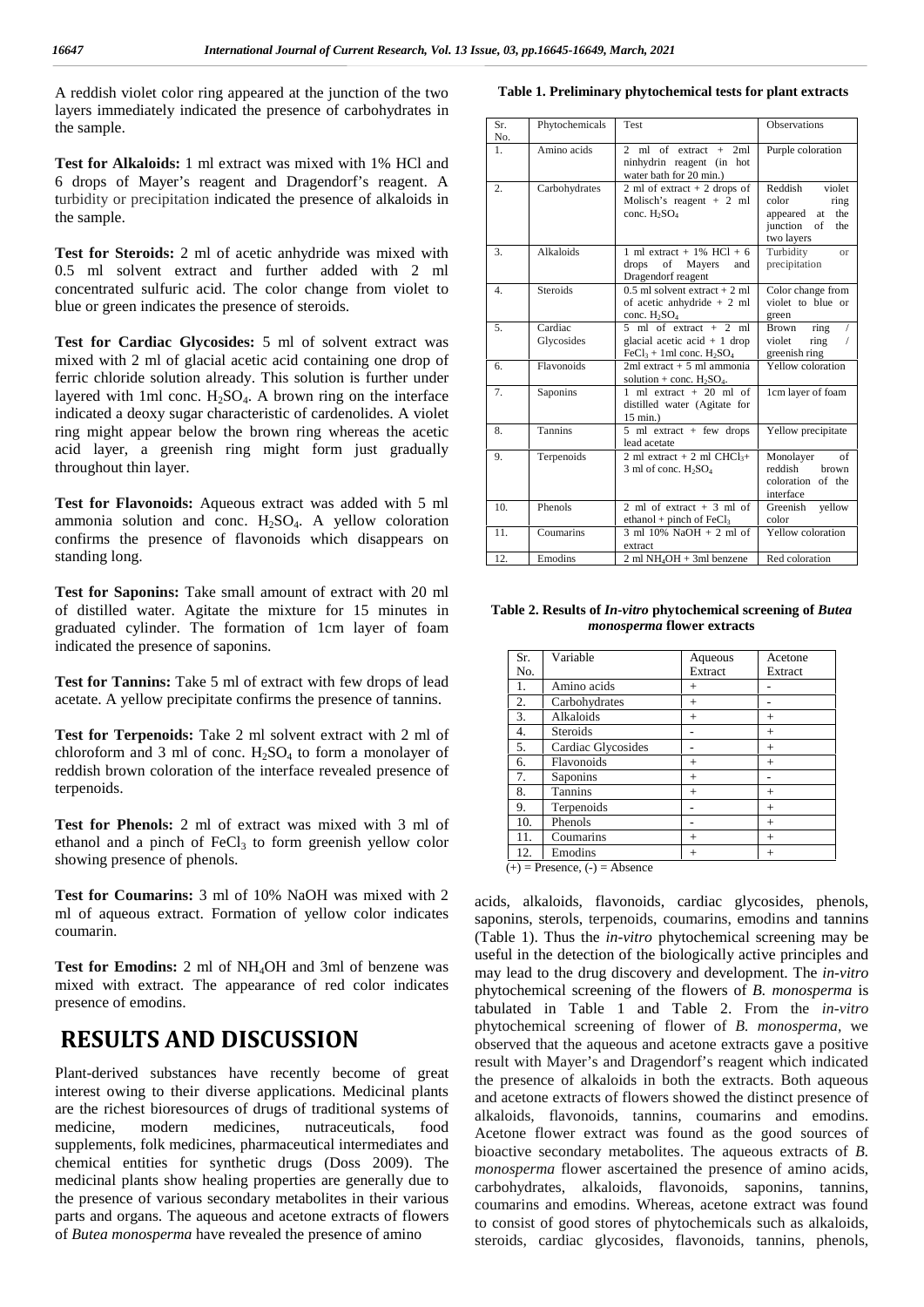coumarins, emodins and terpanoids (Table 2). Steroids, cardiac glycosides, terpenoids and phenols were found to be absent in aqueous extract of *B. monosperma* flower whereas, shown presence in acetone extract of flower. Likewise, amino acids, carbohydrates and saponins were found to absent in acetone extract of *B. monosperma* flower, which were present in aqueous extract of flower. *In-vitro* phytochemical screening of flowers of plant *Butea monosperma* gave positive results for bioactive secondary metabolites. The future need is to characterize and purify the essential therapeutic biomolecules of flowers for drug development including health care products. The scientific communities need to discover the ability of alternate source and to establish pharmaceutical industries for making use of this eminent aid which get wasted each year within the flowering season. The purification of those phytochemicals and backbone of their respective antimicrobial potencies ought to be the prospect direction for examination.

# **CONCLUSION**

Several research confirmed that the presence of secondary metabolites contributes medicinal properties to plants. Therefore, extracts from plant could be seen as an excellent source for beneficial drugs. *In-vitro* preliminary phytochemical screening is useful in the detection of bioactive compounds and subsequently may lead to drug discovery and development. Our findings offer proof that the crude aqueous and acetone extracts of *Butea monosperma* plant has a potential source of natural bioactive metabolites, and this justified its use in folkloric drugs and ethno medicinal Mazumder purposes.

**Conflict of interest:** The author(s) declared no potential conflicts of interest with respect to the research, authorship, and/or publication of this article.

**Funding:** The author(s) received no financial support for the research, authorship, and/or publication of this article.

# **REFERENCES**

- Ahmed F, Siddaraju NS, Harish M, Urooj A, 2012. Effect of *Butea monosperma* leaves and bark extracts on blood glucose in streptozotocin-induced severely diabetic rats. Pharmacognosy Research. 4, 33-36.
- Akhtar MS, Naeem F, Muhammad F, Bhatty N, 2010. Effect of *Butea monosperma* (Lam.) Taub. (Palas papra) fruit on blood glucose and lipid profiles of normal and diabetic human volunteers. African Journal of Pharmacy and Pharmacology. 4, 539-544.
- Burt S, 2004. Essential oils: their antibacterial properties and potential applications in foods. A review. International Journal of Food Microbiology. 94(3): 223–253.
- Chanda S, Baravalia Y, Kaneria M, Rakholiya K, 2010. Fruit and vegetable peels-strong natural source of antimicrobics. In: Mendez-Vilas A, editor. Current research, technology and education topics in apllied microbiology and microbial biotechnology. Spain: Formatex Research Center.
- Doss A, 2009. Preliminary phytochemical screening of some Indian Medicinal Plants. Ancient Science of Life. Vol. 29(2):12 -16.
- Dubey D, Rath S, Sahu MC, Paty BP, Debata NK, Padhy RN, 2012. Antibacterial activity of medicinal plants used by aborigines of Kalahandi, Orissa, India against multidrug

resistant bacteria. Asian Pacific Journal of Tropical Biomedicine. 2(2):846–854.

- Ferguson LR, 2010. Chronic inflammation and mutagenesis. Mutat. Res. Fund. Mol. M. 690, 3–11.
- Gavit MK, Wankhede RT, Nirbhawane JD, Gaikwad NS, 2015. Phytochemical and analytical evaluation of Palash (*Butea monosperma* koen Ex. Roxb.) Flower. International Ayurvedic Medical Journal. 3(3): 761-765.
- Hait M, Behera SK, Chaturwedi AK, Vaishnav MM, 2019. Exploration of phytochemical potential on flower of *Butea* Journal of Pharmacognosy and Phytochemistry. 8(3): 2083-2085)
- Halliwell B, 2006. Oxidative stress and neurodegeneration; where are we now? J. Neurochemistry. 97, 1634-1658.
- Halliwell B, 2007. Oxidative stress and cancer: have we moved forward? Biochemistry Journal. 401, 1-11.
- Harborne JB, 1973. Phytochemical Methods: A Guide to Modern Techniques of plant Analysis, London: Chapman and Hall Ltd. 49-279.
- Hussain N, Kumar A, 2016. Phytochemical Analysis of Flower, Leaf and Root of *Achyranthes aspera* from Durg District of Chhattisgarh-A Comparative Study. International Journal of Science and Research, Vol. 5(3) 1613-1615.)
- Kokate CK, 1994. Practical pharmacognosy, Ed. 4, New Delhi: Vallabh Prakashan.
- Lau GTY, Huang H, Leung LK, 2010. Butein down regulates phorbol 12-myristate 13-acetate-induced COX-2 transcriptional activity cancerous and non-cancerous breast cells. European Journal of Pharmacology.1(3): 24-30.
- PM, Das MK, Das S, 2011. *Butea monosperma* (Lam) Kuntze-A comprehensive review. International Journal of Pharmaceutical Sciences and Nanotechnology. 4(2):1390-1393.
- Mishra MK, 2016. Preliminary Phytochemical Screening and Pharmacological Evaluation of the Leaves of *Butea monosperma*. Int J Pharm Sci Res. 7(2): 714-18.
- Mishra CS, Pratyush K, Sagadevan LDM, James J, Veettil AKT, Thankamani V, 2011. A comparative study on phytochemical screening and antibacterial activity of roots of *Alstonia scholaris* with the roots, leaves and stem bark. International Journal of Research in Phytochemistry and Pharmacology. 1(2):77-82.
- Munawar MT, Rao DM, 2017. Phytochemical screening of ethanolic extract of *Butea monosperma* and *Salvadora persica*. International Journal of Applied Biology and Pharmaceutical Technology, Vol. 8(3): 73-78.
- Muralidhar A, Sudhakar BK, Ravi Sankar T, Reddanna P, Reddy GV, Latha J, 2010b. Anti Inflammatory Activity of Flavonoid faction isolated from the stem bark of *Butea monosperma* (Lam): A mechanism based study. International Journal of Phytopharmacology. 1(2):124-132.
- Muralidhar A, Sudhakar BK, Ravi Shankar T, Reddanna P, Reddy GV, Latha J, 2010a. In vitro and in vivo Anti Inflammatory Activity of *Butea monosperma* Stem Bark Extract. International Journal of Pharmacy and Therapeutics.1(2):44-51.
- Patil DA, Pawar S, Patil MV, 2006. Ethnobotany of *Butea monosperma* (Lam.) in North Maharashtra, India. Natural Product Radiance. 5(4):323-325.
- Pradhan N, Gavali J, Waghmare N, 2015. WHO (World Health Organization) guidelines for standardization of herbal drugs. International Ayurvedic Medical Journal. 3: 2238- 2243.